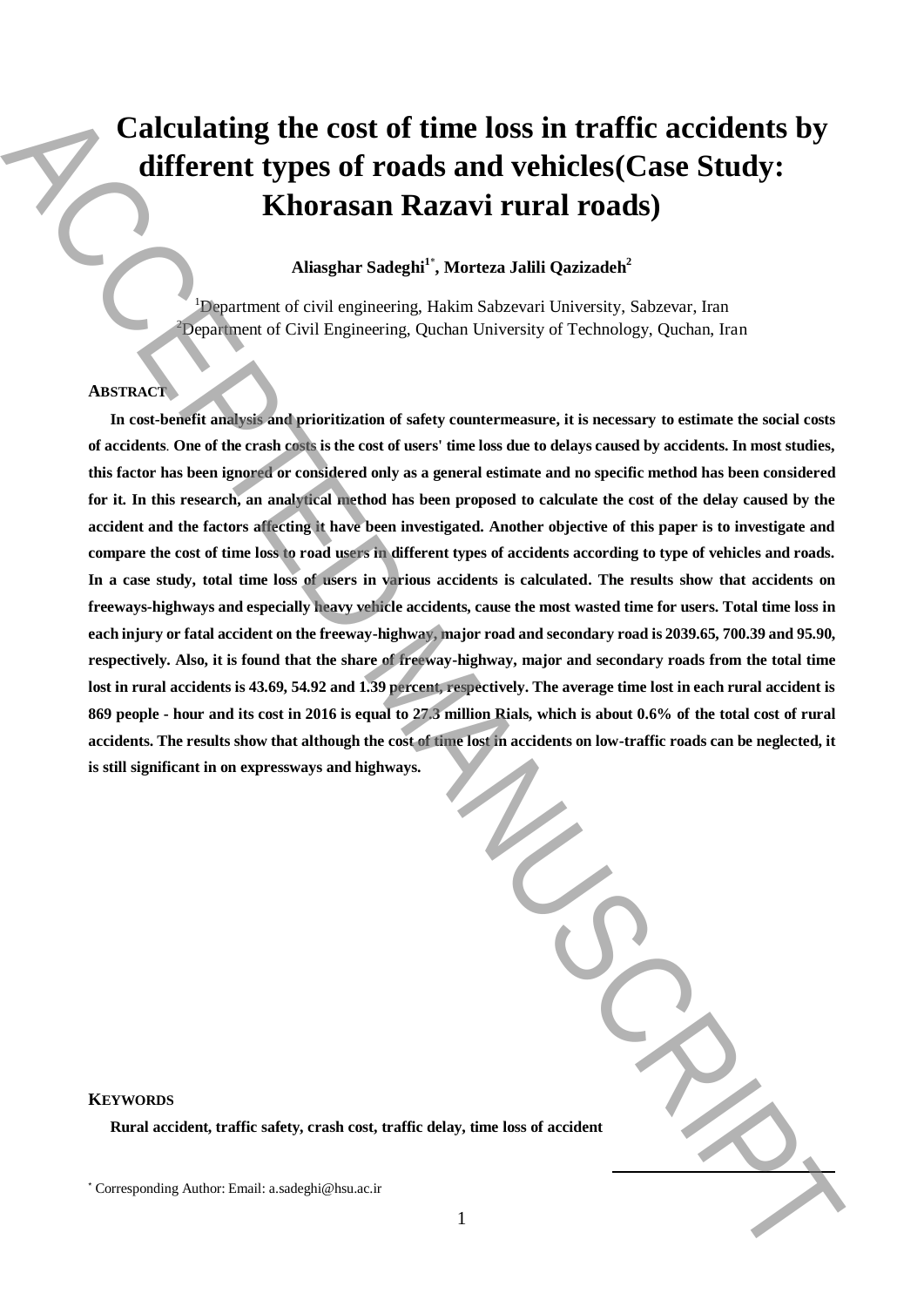### **Introduction**

Calculating the cost of road accidents creates a more appropriate view of its impact on the economy and social welfare, and also justifies investing in safety. One of the crash costs is the cost of time lost in traffic congestion due to accidents. In a study on traffic congestion costs, Kim [1] mentioned accidents as one of the factors affecting traffic congestion. Also, Bardal and Jørgensen [2] in their research on the importance of delay costs and seasonal changes in road accidents have shown that the cost of delay is about 10% of the social costs of accidents, and especially this cost is higher in winter.

The purpose of this study is to investigate and calculate the cost of delay due to the accident and the factors affecting it. Also, the cost of delay for road users in different types of accidents (separately for heavy and light vehicles) and different types of roads (freewayhighway, main road and side road) are compared and evaluated using a case study.

## **Methodology**

After the accident, occurs a blockage or disruption in traffic flow. This creates a delay for vehicles arriving at the scene of the accident. The number of vehicles in the queue increases with the rate g<sup>i</sup> and after the handling time, the queue of vehicles decreases with the rate  $g_f$  and disappears. Handling time means when the vehicles and effects of the accident are removed from the lanes, which is the function of "arrival speed of rescue equipment and time to eliminate the effects of the accident. The model defined by Custer and Wright [3] is used to calculate the loss time and the maximum queue length. According to this model, the total time loss for all vehicles (TTLv) is equal to:

$$
TTL_v = \frac{1}{2} \times g_i \times HT^2 \times (1 + \frac{g_i}{g_f})
$$
 (1)

The total time loss of users (vehicle occupants) can also be calculated as follows:

$$
TTL_p = TTL_v \times \frac{\sum_{i=1}^{n} n_i \times p_i}{\sum_{i=1}^{n} n_i} = TTL_v \times \overline{P}
$$
 (2)

Where  $\bar{P}$  is the average number of vehicles occupants and  $p_i$  and  $n_i$  are the average number of occupants and the number of vehicles of the i-th type, respectively.

The total cost of time loss due to the accident is calculated as follows:

$$
TC = \left[\sum_{j=1}^{m} C_j \times R_j\right] \times TTL_p \tag{3}
$$

Where Rj and Cj are the share and cost of the trip with goal j, respectively, of the total trips.

#### **Case study**

In this section, using a case study in the roads of Khorasan Razavi province, Iran, the amount of time lost and its average cost are analyzed separately by road and accident types. Information on fatality and injury accidents [4,5] has been considered and the road blockage situation has been obtained by examining 207 accident reports that have a more detailed description. The handling times are also estimated based on interviews with experts who are present at the scene to investigate the accident.

Figure 1 show the total time loss in accidents by road and accident types. These values are calculated using Equation (1). The weighted average of the lost time is obtained according to the ratio share of each type of accident in these roads.



**Figure 1. Total time loss in various types of road accidents and the share of light and heavy vehicles accidents (fatal or injury accidents)**

The average occupant of each vehicle is equal to 3.13 people [6] and using Equation (2) the total time loss of users (TTLp) can be calculated. Based on household income and household size and number of working hours per month [7], the average per capita income is 40,278 Rials per hour. On the roads of Khorasan province, business trips make up 56% of trips and non-working trips 44% of the trips [6].

Based on purpose, 56 % of trips are work trips and 44 % are non-work trips. Therefore, according to equation (3) and assuming that the value of non-working hours is 50% of the value of working hours, the value of lost time is calculated as 31417 Rials per hour. Depending on the road type, the value of time lost in each accident on major roads and freeways is 2.2 and 6.4 million Rials, respectively.

## **Results and discussion**

Equation (1) shows that there is a quadratic relationship